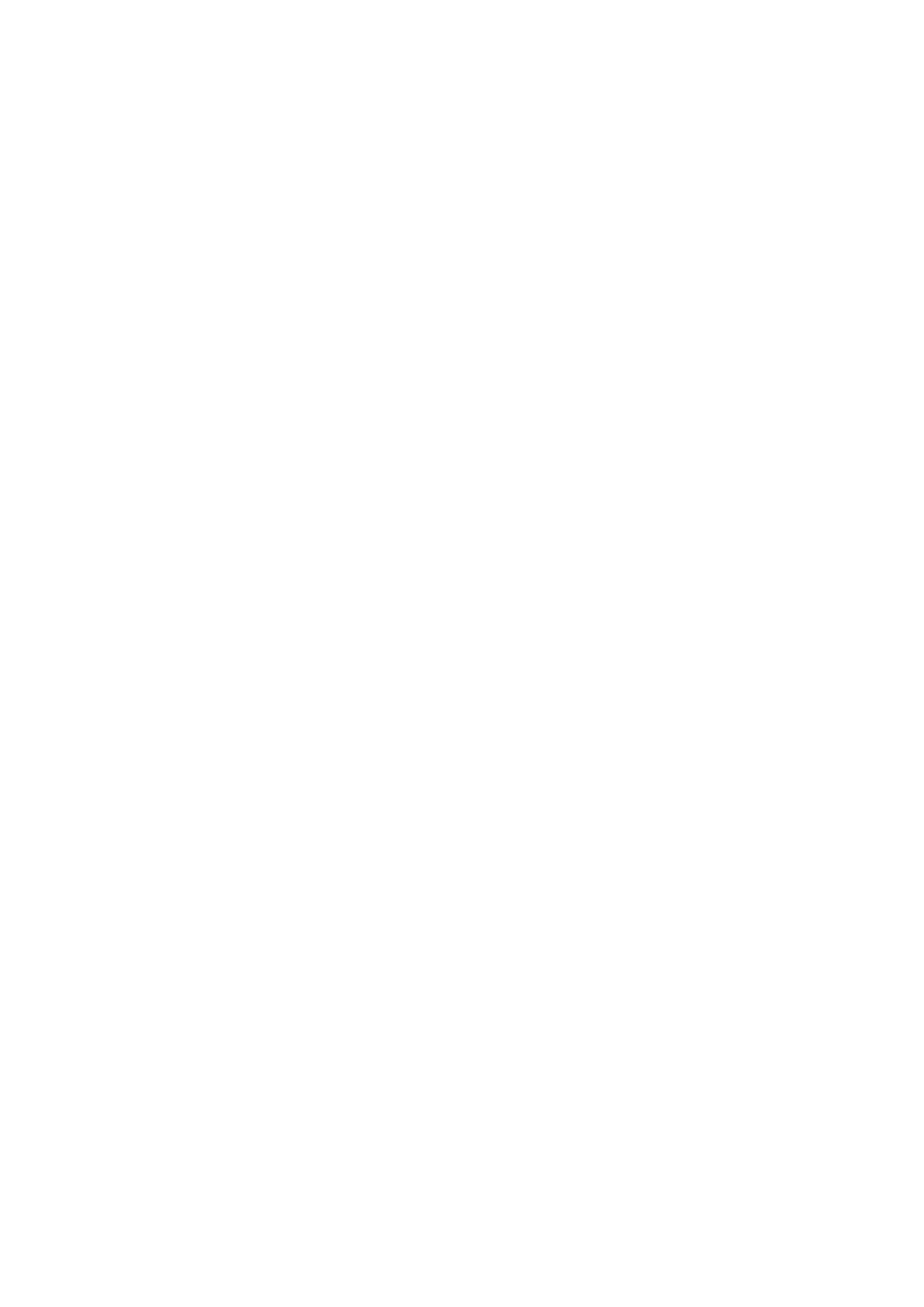

# *Human Rights & Refugees Publications*

# Digging Foundations or Trenches?

# UN Human Rights Council: Year 2

by Rachel Brett

*English Francais Espanol*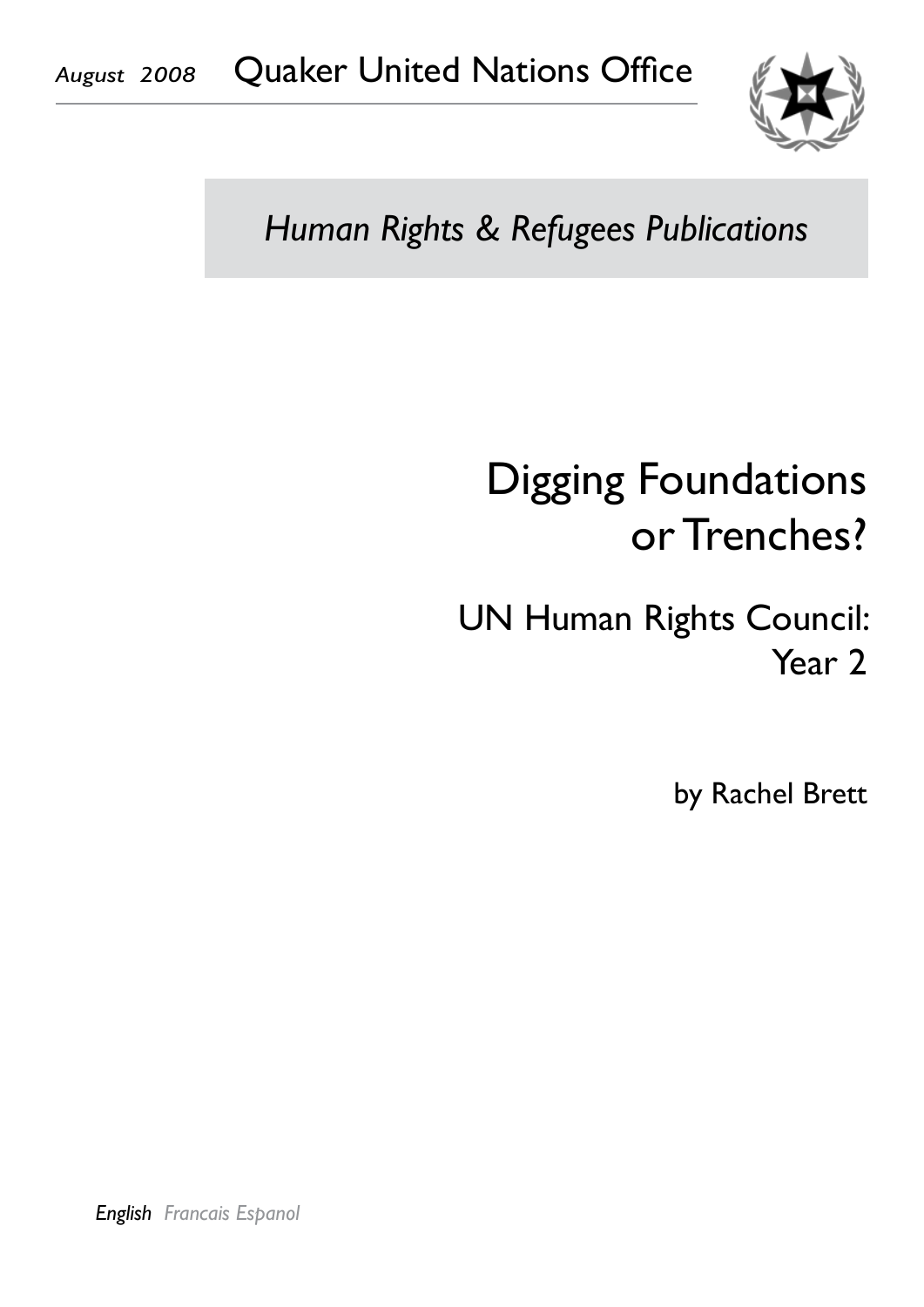### The Quaker United Nations Office

The Quaker United Nations Offices located in Geneva and New York represents Friends World Committee for Consultation (Quakers), an international non-governmental organisation with General Consultative Status at the UN. QUNO works to promote the peace and justice concerns of Friends (Quakers) from around the world at the United Nations and other global institutions. It is supported by the American Friends Service Committee, Britain Yearly Meeting, the worldwide community of Friends. other groups and individuals.

 $\operatorname{CG}$  All QUNO work is published under a Creative Commons licence. It can be copied, distributed and altered for noncommercial purposes, provided that the original author is given credit and any altered work is published under a licence identical to this one. More information and full details of the licence are available at http://creativecommons.org.

Cover photo: © Big Stock Photo: Marilyn Barbone

Hard copies of this paper are available from QUNO on request.

Copies of all QUNO publications can be downloaded from our website:

#### www.quno.org

Quaker United Nations Office Avenue du Mervelet, 13 1209 Geneva **Switzerland** Tel: +41 22 748 48 00 Fax: +41 22 748 48 19 Email quno@quno.ch

## *Contents*

| Introduction                                                      | 3               |
|-------------------------------------------------------------------|-----------------|
| <b>Special Procedures</b>                                         | 4               |
| Thematic mandates                                                 | $\overline{4}$  |
| Country mandates                                                  | 6               |
| Interactive dialogues                                             | 7               |
| Mandate-holders appointments                                      | 7               |
| Human Rights Council<br><b>Advisory Committee</b>                 | 8               |
| Other bodies                                                      | 8               |
| <b>Standard Setting</b>                                           | 9               |
| <b>Special Sessions</b>                                           | 9               |
| Universal Periodic<br>Review, Peer Review<br>or Public Relations? | 10              |
| Universality                                                      | 10              |
| Troikas                                                           | 10              |
| Prevarication                                                     | $\vert \vert$   |
| Review                                                            | $\vert \ \vert$ |
| Recommendations                                                   | 12              |
| Other substantive issues                                          | 14              |
| Panels and annual<br>thematic debates                             | 15              |
| National Human Rights<br>Institutions                             | 15              |
| Future                                                            | 16              |
|                                                                   |                 |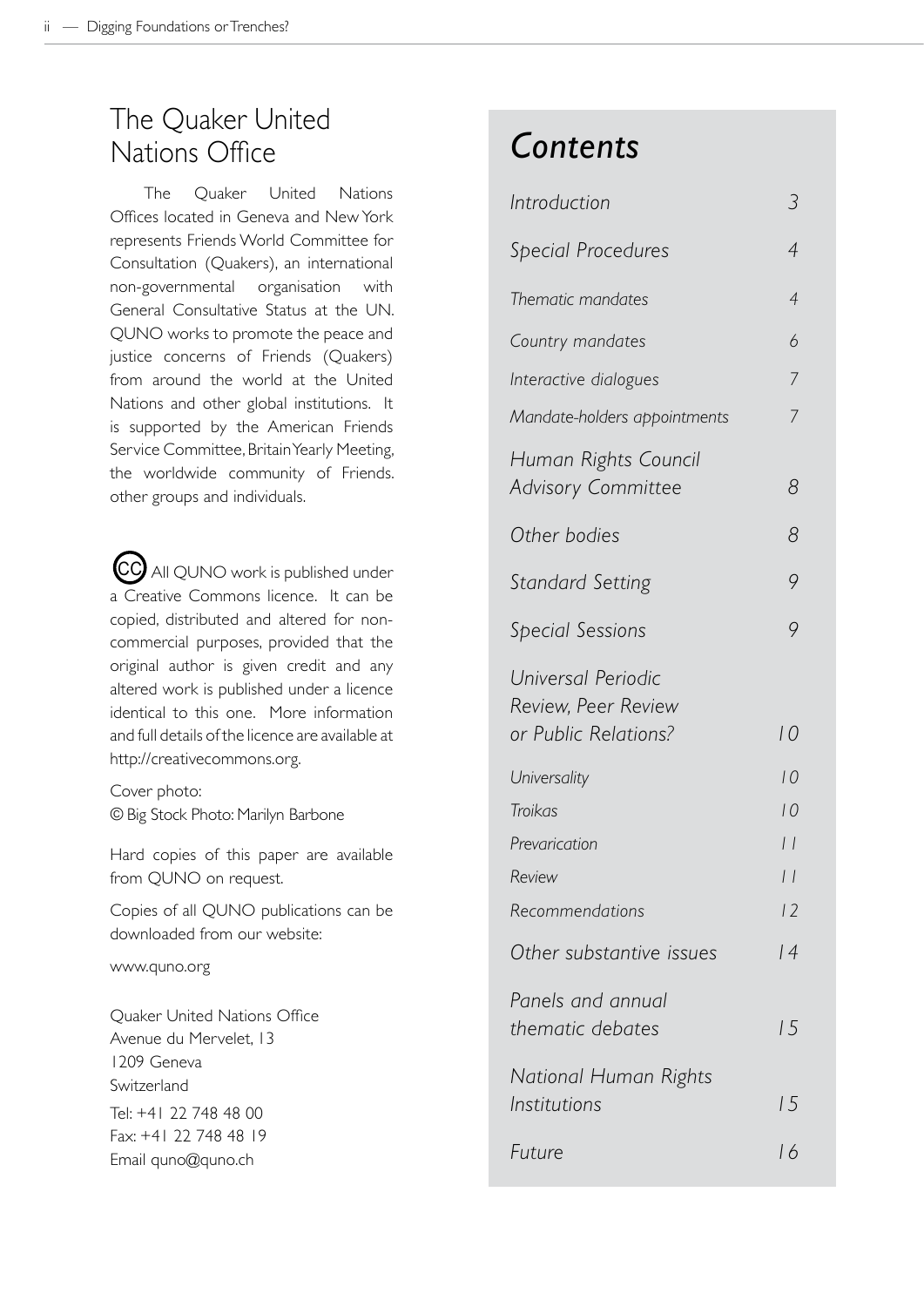### Introduction

The UN Human Rights Council's second year<sup>1</sup> (June 2007-June 2008), covering its 6<sup>th</sup>, 7<sup>th</sup> and  $8<sup>th</sup>$  sessions,<sup>2</sup> was expected to complete the 'institution-building' phase and move into a regular, substantive mode of work. The unfinished business included instituting the Universal Periodic Review (UPR), electing the members of the Advisory Committee (though its first meeting would not take place until Year 3 of the Council), finishing the 'review, rationalisation and improvement' of the Special Procedures mandates (not all completed in Year 2), and putting into practice the new appointment process for the Special Procedure mandate-holders. Much was achieved under the Presidency of Ambassador Doru Costea of Romania despite last minute hitches, including some further debates on and reinterpretations of the Institution Building Package.<sup>3</sup> External factors also influenced the Council's work, such as the crackdown on peaceful protest in Myanmar and the decision of Louise Arbour not to seek another term as High Commissioner for Human Rights.<sup>4</sup> This may, in fact, be the transitional year for the Human Rights Council to a more normal and substantive programme of work. Whether it is a transition that marks the digging of sound foundations for the future work of the Council, or the prolongation of trench warfare, remains to be seen.

<sup>1</sup> For earlier analysis of the UN Human Rights Council see Rachel Brett: *Righting Historic Wrongs* (QUNO, Geneva, July 2006) and Rachel Brett: *Neither Mountain nor Molehill* (QUNO, Geneva, August 2007), downloadable from www.quno.org. For more detailed reporting and specific analysis see the reports prepared by the International Service for Human Rights www.ishr.ch

<sup>2</sup> For ease of reference the Human Rights Council sessions will be designed as HRC6, HRC7, etc.

<sup>3</sup> The Human Rights Council resolutions 5/1 and 5/2 are generically known as the Institution Building (or IB) Package

<sup>4</sup> For an assessment of her work as High Commissioner see the joint NGO oral statement of 2 June 2008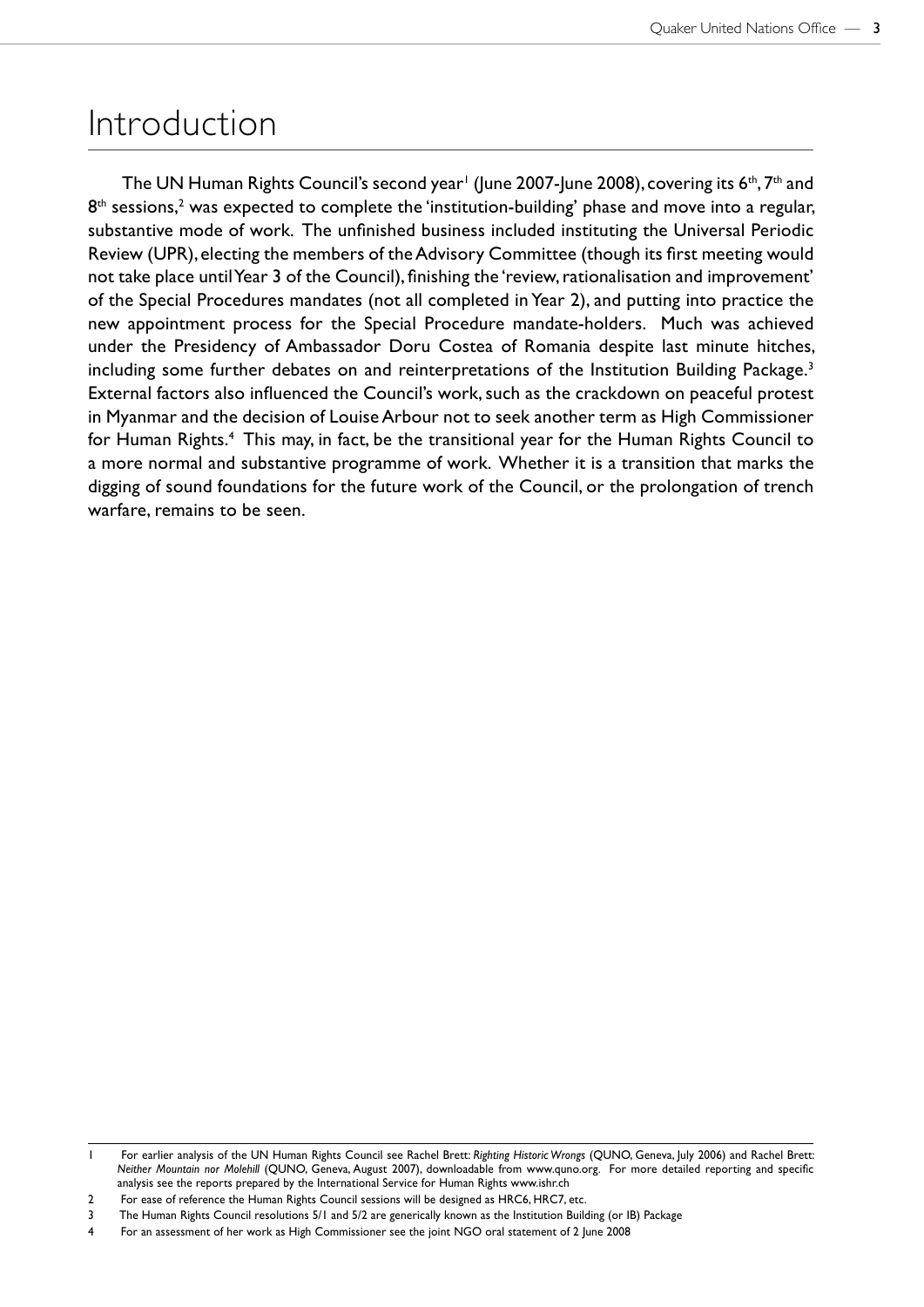## Special Procedures

#### Thematic mandates

Almost all thematic Special Procedure mandates were reviewed and renewed during this period. To what extent any of them were improved is less clear<sup>5</sup> and no rationalisation occurred. The exceptions were the Special Rapporteur on Toxic Waste and the Working Group on People of African Descent which are still to be considered. The call for consistency of approach across the Special Procedures seemed to be somewhat inconsistent, depending on the political or personal agenda in relation to the mandate, the mandate-holder or the main sponsor, but all mandates now include a standard reference to the Code of Conduct for Special Procedures Mandate-Holders.<sup>6</sup>

All thematic mandates were renewed for three years, including the Independent Expert on Minority Issues  $(7/6)^7$ , which had been established in 2005 for only two years because of the sensitivity of the subject, and the Special Representative of the Secretary-General (SRSG) on human rights and business (8/7) which the current (and continuing) mandate-holder had proposed should be extended for only two years. This aspect of the review process introduced a measure of consistency across mandates by 'levelling up'.

By contrast 'levelling down' occurred in relation to the title and appointment process on Human Rights Defenders which was originally created as a Special Representative of the Secretary-General and thus also appointed by the Secretary-General. This mandate was renewed as a Special Rapporteur of the Human Rights Council and, therefore, appointed through the new Council process (7/8). In the parallel cases where the existing mandate-holder was continuing as having served only one term, the previous title was continued and, of course, the appointment question did not arise.<sup>8</sup> The issue was discussed at the time of the review of the Representative of the Secretary-General on Human Rights of Internally Displaced Persons (6/32) at HRC6 but was taken for granted by HRC8 when the mandate of the SRSG on Human Rights and Business was reviewed.

While most mandates were renewed with little debate, $9$  those on torture (8/8) and on extrajudicial executions (8/3) focussed as much on the mandate-holders (Manfred Nowak and Philip Alston respectively) as on the mandates. $10$  This, and the earlier attention to the mandate-holder on Freedom of Religion or Belief (Asma Jahangir), seemed to be attempts to prevent these particular individuals continuing for the second of the three-year terms which are permitted. The bizarre result was a Presidential statement

10 Outspoken critics were Cuba, Egypt (on behalf of the African Group), India, the Russian Federation, Singapore and Sri Lanka

The name and scope of the Independent Expert on effects of economic reform policies and foreign debt was changed to the 'Effects of foreign debt and other related international financial obligations of States on the full enjoyment of all human rights, particularly economic, social and cultural rights' (7/4; 34-13-0)

<sup>6</sup> HRC Resolution 5/2

<sup>7</sup> Resolutions are cited by session and number only; all resolutions were adopted without a vote unless the votes are indicated, in which case they are given in the order: for-against-abstentions.

<sup>8</sup> The question of 'reappointment' of mandate-holders having served one term was raised subsequently but was taken for granted as being the established practice at the time of the renewals during HRC6.

<sup>9</sup> Special Rapporteurs on Right to Food (6/2), on Indigenous Peoples (6/12), on Right to Adequate Housing (6/27), on Human Rights and Counter Terrorism (6/28), on Right to Health (6/29), on Sale of Children, Child Prostitution and Child Pornography (7/13), on Violence against Women (7/24), on Contemporary Forms of Racism (7/34), on Right to Education (8/4), on Independence of Judges and Lawyers (8/6), on Migrants (8/10), and on Trafficking (8/12); the Independent Experts on human rights and international solidarity (7/5; 34-13-0), and on extreme poverty (8/11); and the Working Groups on Arbitrary Detention (6/4), on Disappearances (7/12), and on Mercenaries (7/21; 32-11-12) which also covers private military companies and is to draft 'basic principles that encourage respect for human rights by those companies' and to look at the issue of the role of the State as the holder of the monopoly over the legitimate use of force.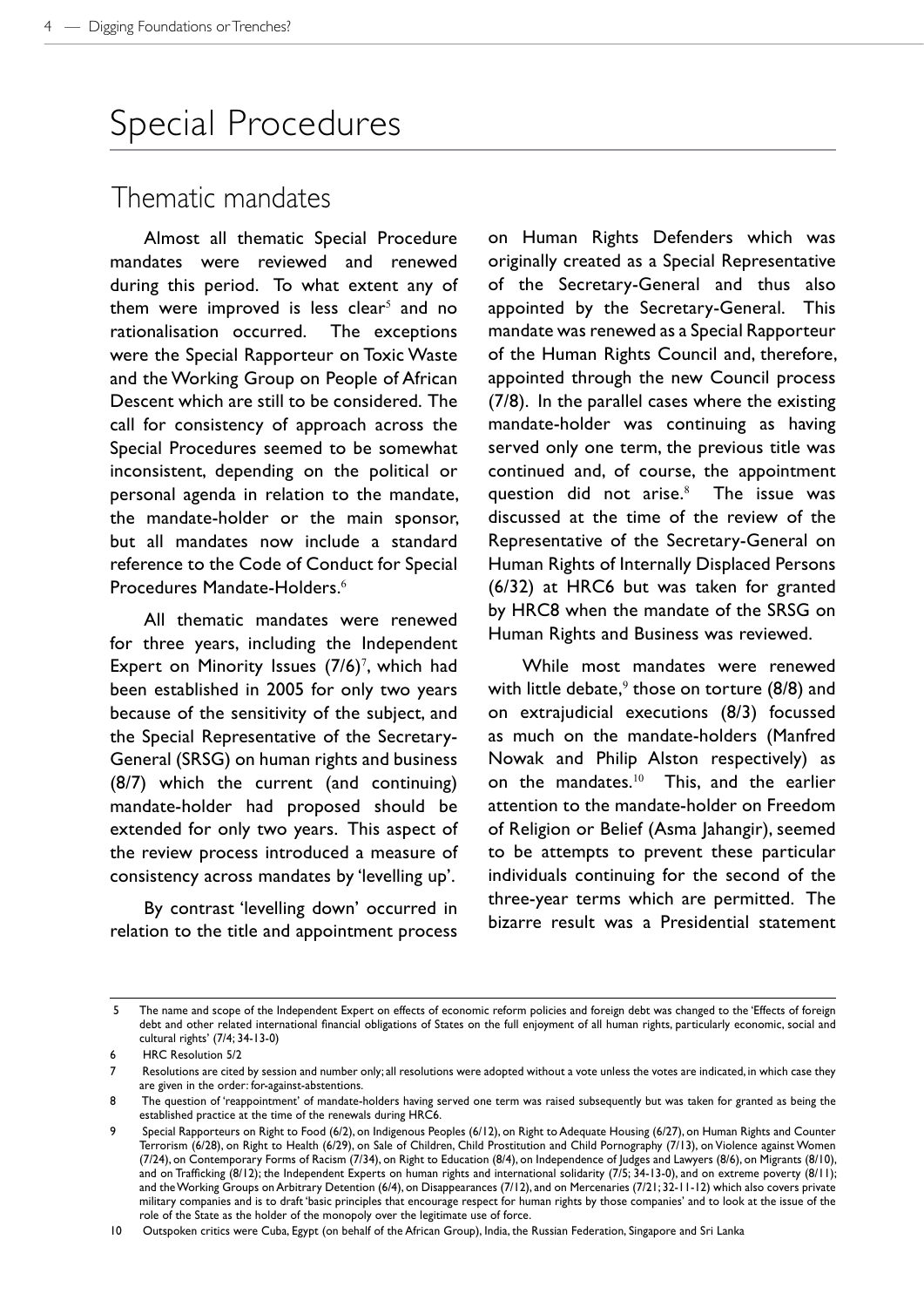which presumes a second term unless information about 'persistent non-compliance' with the Code of Conduct is presented to the President by States and/or the Coordination Committee of the Special Procedures.<sup>11</sup> A result described by Amnesty International as a solution to a problem that did not exist.

The renewal of the mandate of the Special Rapporteur on Freedom of Religion or Belief was controversial not only because of the mandate-holder (Pakistan appeared to alter its position in relation to her after its domestic political changes) but also because of substance. On behalf of the Organisation of the Islamic Conference (OIC), Pakistan gave five reasons why they could not support the resolution, one of which was that there should be 'respect for national laws and religious norms about the right to change one's religion'. In other words, they wished to remove or restrict the reference to the freedom to change one's religion or belief – ironic in the year celebrating the  $60<sup>th</sup>$ anniversary of the Universal Declaration on Human Rights whose Article 18 specifically provides for this. However, even they could not bring themselves to vote against the renewal of the mandate and so abstained in the vote (6/37; 29-0-18). In addition to the OIC Council members,  $12$  the abstentions were from China, South Africa<sup>13</sup> and Sri Lanka.<sup>14</sup> The resolution not only renews the mandate but issues a strong condemnation of all forms of religious intolerance, and urges States to tackle intolerance and discrimination through a number of political, legal and social channels, with broad suggestions such as ensuring that the education system promotes tolerance and respect for religious and cultural diversity.

The other contentious thematic mandate was the Special Rapporteur on Freedom of Expression. This was linked to the question of religion since the controversy revolved around the limits to freedom of expression in relation to religion (ie, the 'cartoons' issue). The mandate was amended<sup>15</sup> by vote  $(27-13-1)$ 3) to include reporting 'abuse of the right to freedom of expression that constitutes an act of racial or religious discrimination, taking into account Articles 19(3) and 20 of the International Covenant on Civil and Political Rights, and General Comment No. 15 of the Committee on the Elimination of Racial Discrimination, which stipulates that the prohibition of the dissemination of all ideas based upon racial superiority or hatred is compatible with the freedom of opinion and expression.' This amendment led to many of the original co-sponsors withdrawing their co-sponsorship: the resolution as amended was adopted by vote (7/36; 32-0-15). The resolution on Combating Defamation of Religion (7/19; 21-10-14) covers some of the same ground.<sup>16</sup>

Two new special procedure mandates were created: a Special Rapporteur on Contemporary Forms of Slavery (6/14) replacing the Sub-Commission<sup>17</sup> Working Group on that subject, and an Independent Expert on the human rights obligations related to access to safe drinking water and sanitation (7/22). The latter is the first new Council Special Procedure mandate for which no form of predecessor existed.

<sup>11</sup> Presidential Statement, 'Terms in office of Special Procedure mandate-holders' A/HRC/PRST/8/2 of 18 June 2008

<sup>12</sup> Only the 47 members of the Council are entitled to vote on resolutions

<sup>13</sup> For reasons known only to itself

<sup>14</sup> Sri Lanka opposed many EU positions because it objected to the EU's criticism of the human rights situation in Sri Lanka. This equal and opposite reaction to any EU action became even more pronounced after Sri Lanka failed to be re-elected to the Council - the only Council member standing for re-election who failed - in the wake of an NGO campaign opposing its bid for re-election because of its poor human rights record. On the other hand, Sri Lanka vociferously supported Italy when the latter's treatment of the Roma was criticised by the High Commissioner for Human Rights.

<sup>15</sup> Amendment tabled by Pakistan (on behalf of the OIC), Egypt (on behalf of the Group of African States) and Palestine (on behalf of the Group of Arab States)

<sup>16</sup> See joint oral statement/question to the Special Rapporteur on Freedom of Religion or Belief by FWCC (Quakers), International Service for Human Rights and Amnesty International (13 September 2007) for a more nuanced and grounded human rights approach to the issues.

<sup>17</sup> The subsidiary body of the former Commission on Human Rights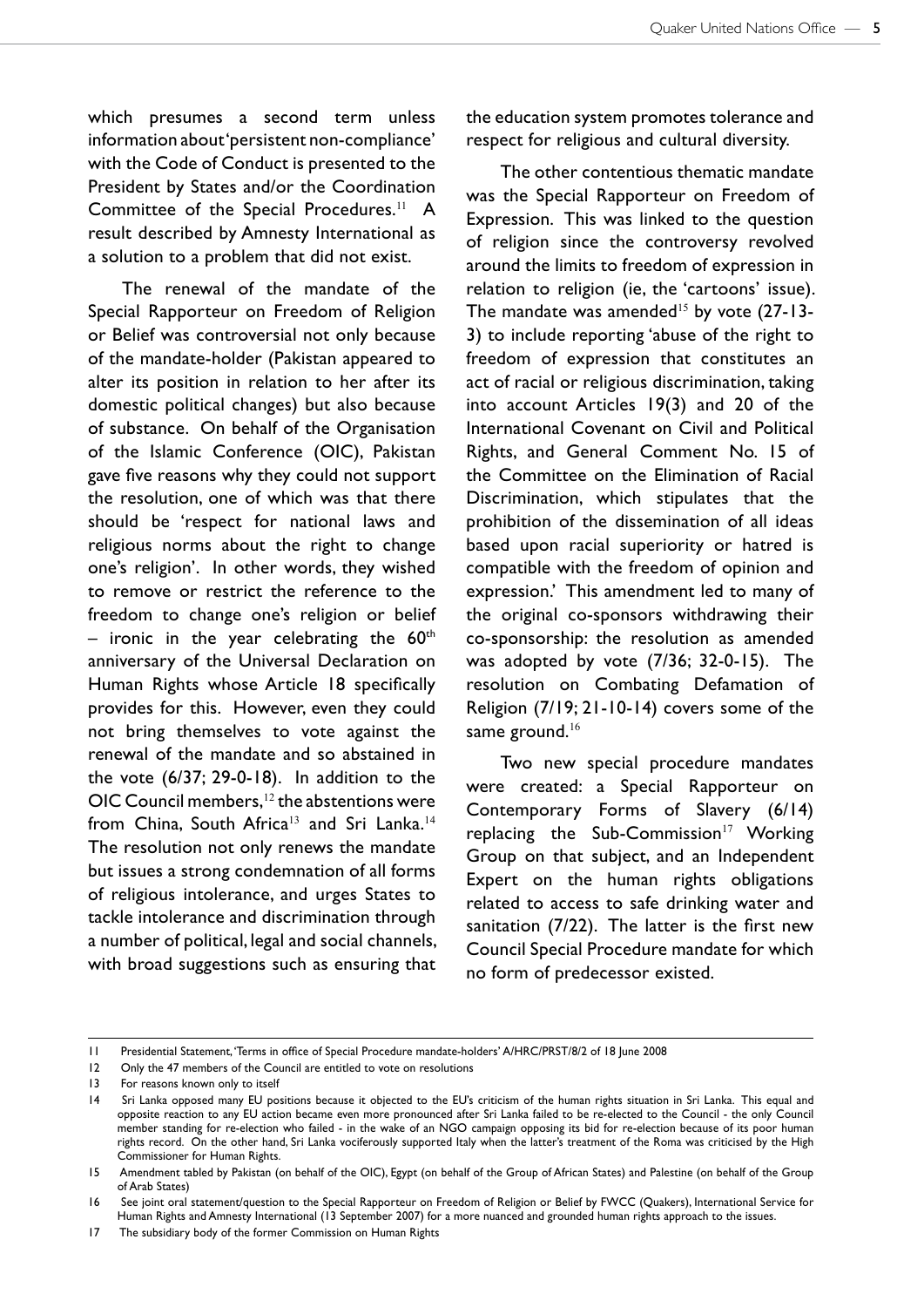### Country mandates

The mandates on Cambodia and the Occupied Palestinian Territories (OTs) have not yet been reviewed. The latter is, of course, contentious since it is stated to be 'until the end of the occupation' hence some have argued that it does not need to be reviewed. However, even if renewal is not required, this does not preclude reviewing (and possibly improving) it.

With this one exception, country mandates are all for one year. By contrast with the review of the thematic mandates, few of the country mandates were without controversy. The most entertaining was the renewal of the mandate of the Independent Expert on Burundi (6/5) where Egypt (purportedly on behalf of the African Group of which it is coordinator and of which Burundi is presumably a member) first sought to impose the 'African Group' position that opposes all country mandates (except of course on the OTs which they had tried to argue was not a 'country' mandate at all). Faced with the demand from the Government of Burundi that they wanted the mandate continued, Egypt then publicly articulated - and reiterated - a position that the African Group did not support the renewal of the mandate (the review of which was introduced by a Burundian Government Minister) but would not oppose it. The resolution was tabled by Burundi and co-sponsored by Angola, Burkina Faso, Côte d'Ivoire, Ghana, Mauritius, Rwanda, Uganda, United Republic of Tanzania and Zambia. Subsequently, the African Group position appears to have been modified to supporting renewal of country mandates which are wanted by the country concerned. In addition to Burundi, the mandates of the Independent Experts on Haiti (PRST/6/1)<sup>18</sup>, Liberia (6/31) and Somalia (7/35) were renewed, as well as the Special Rapporteurs on the Democratic People's Republic of Korea (7/15; 22-7-18) and Myanmar (7/32).

The Sudan situation was complicated not only because of the hostility of the Government, but also because of the creation of the Group of Experts on Darfur (comprising a number of the thematic Special Procedures).<sup>19</sup> The 'compromise' was to lay down the Group of Experts (despite the fact that they confirmed progress on only four of the 46 short and medium-term measures listed) but to continue the Special Rapporteur and to give her the task of ensuring 'effective follow up and to foster implementation of the Group of Experts short and medium term recommendations' (6/34). A separate resolution urged the Government of Sudan 'to continue and to intensify its efforts to implement the recommendations identified by the Group of Experts in accordance with the specified time frames and indicators' (7/16).

The mandate of the independent expert on the Democratic Republic of Congo (DRC) was not renewed (7/20) but a range of thematic Special Procedures were, instead, asked to report to the HRC9. Having such a report may be useful, but the precedent of the Darfur Expert Group is not altogether encouraging (and the DRC arrangement is less formalised than was that for Darfur). The expertise – particularly the combined expertise – of thematic Special Procedures when focused on one country is considerable but is not by itself a substitute for a country mandate because by their nature thematic mandates cover all countries, thus they cannot continue to concentrate and follow up on one specific country situation. The possible exception has been the work of the Special Rapporteur on the Independence of Judges and Lawyers who successfully helped to address the 2004 crisis in the Supreme Court in Ecuador, paying repeated visits to the country, but this was in respect of a specific, immediate crisis in relation to one issue, albeit with broader ramifications, rather than a general, broader, ongoing situation such as in the DRC.

<sup>18</sup> Presidential Statement rather than a resolution

<sup>19</sup> For background on the Darfur Expert Group see *Neither Mountain nor Molehill*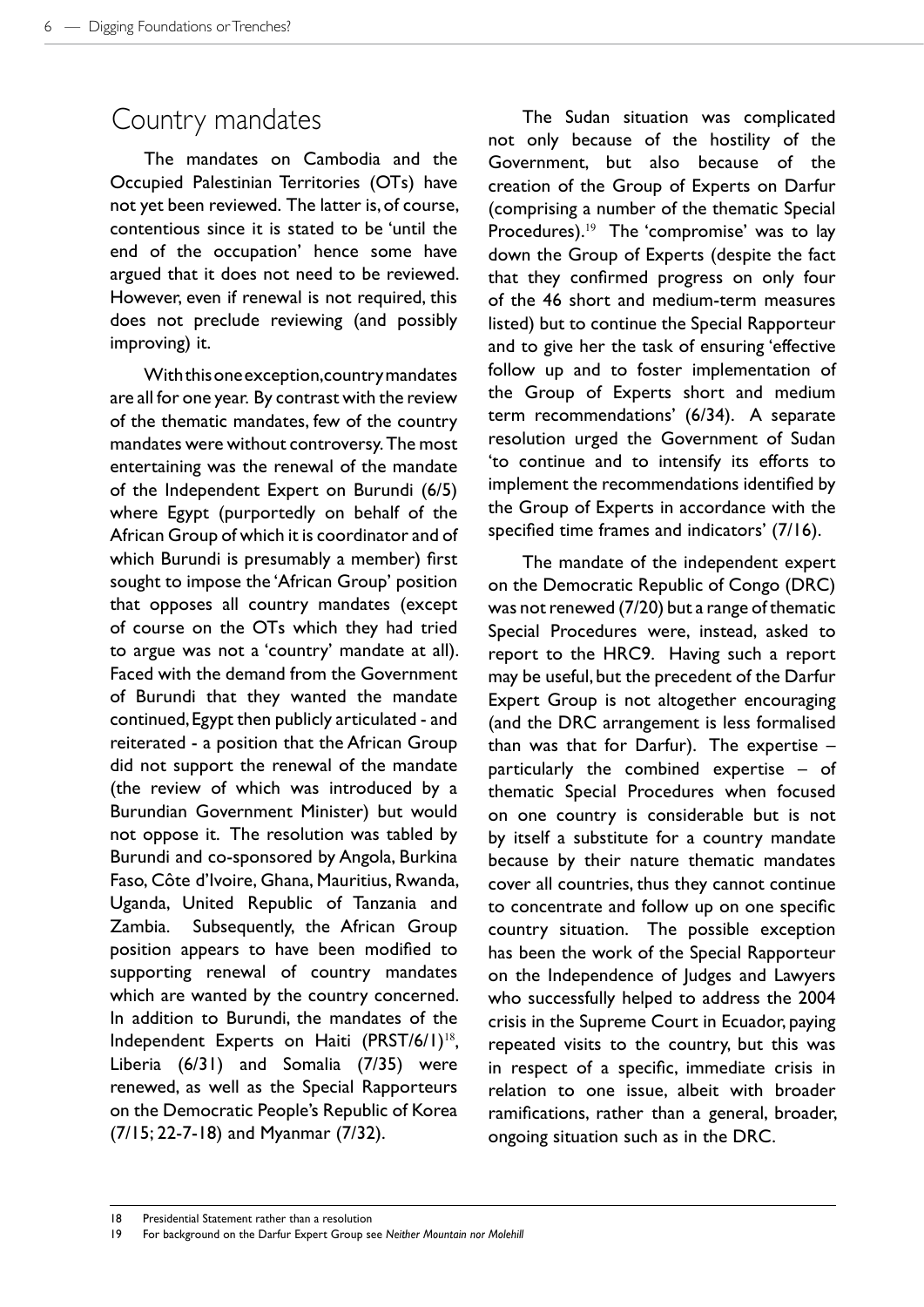#### Interactive dialogues

The interactive dialogues with Special Procedures in the Plenary of the Council continued, including NGO participation in both thematic and country ones. Unfortunately, the good practice of setting and sticking to the timetable for these was not maintained throughout, leading to occasions when the mandate-holder could not be present, which defeats the object of the exercise.

#### Mandate-holders appointments

All involved in the new process for appointing Special Procedure mandate-holders had a steep learning curve. Not only was the process starting from scratch, but also there were a considerable number of vacancies to fill. The public list has attracted many good quality candidates, although more are still needed and a notable absence was anyone from the Eastern European region with expertise in indigenous peoples, leading to an anomaly in the appointment of the five members of the new Expert Mechanism which therefore contains two Asians and no Eastern European. This underlines the continuing importance of having the broadest range of qualified and interested candidates on the list.

The general understanding was that the Consultative Group<sup>20</sup> would put forward a list of candidates for each vacancy with justifications, and the President would make a selection taking into account not only each mandate individually but also the overall balance across the mandates including geographical distribution, gender and different legal traditions. By 'nominating' one candidate in some instances, the Consultative Group built up an expectation on the part of that candidate and supporters (including in some cases the relevant Government or Regional

Group) that this was an assured position. It was, therefore, not surprising that when this proved not to be the case, there was a negative reaction. However, as indicated, this was due to the failure of the Consultative Group to perform the task it was mandated to do. Despite the protestations, both slates of candidates presented by the President during this period were accepted by the Council.

The new process was intended to achieve a number of different things. First, to broaden, both numerically and geographically, the pool of qualified candidates from whom the selection would be made by creating the public list to which anyone (including the individuals themselves) could nominate candidates, and by setting criteria in terms of independence and expertise. Secondly, to create greater support from the States given that, through the Consultative Group and through approval of the President's slate, they would have a greater role in the process than previously. So far, the experience suggests that it has achieved a broadening of the base, $21$  and a significant influx of new people as mandateholders, almost all of whom appear to be well-qualified and independent of government. Once the new mandate-holders begin to undertake their functions, it will be easier to verify this, and also whether the increased State involvement in the process translates into greater support.

An encouraging sign is that the number of States issuing Standing Invitations to the Special Procedures continues to increase, and has been reinforced through the UPR process as Latvia has taken this up regularly with States under review. By August 2008, 62 States from all five regional groups had done so (Australia, Republic of Korea and Zambia being the most recent).

<sup>20</sup> The Ambassadors of Algeria, Chile, Pakistan, the Russian Federation and Switzerland 'acting in their personal capacity'

<sup>21</sup> There are now mandate-holders from 42 different countries from all regions, although in every region there is some duplication of nationality (Argentina, Chile, Kenya, Mexico, Nigeria, Pakistan, Spain, the Russian Federation and USA). However, gender balance is still lacking: 36 men to 17 women, with all 5 members of the Working Group on Disappearances being men.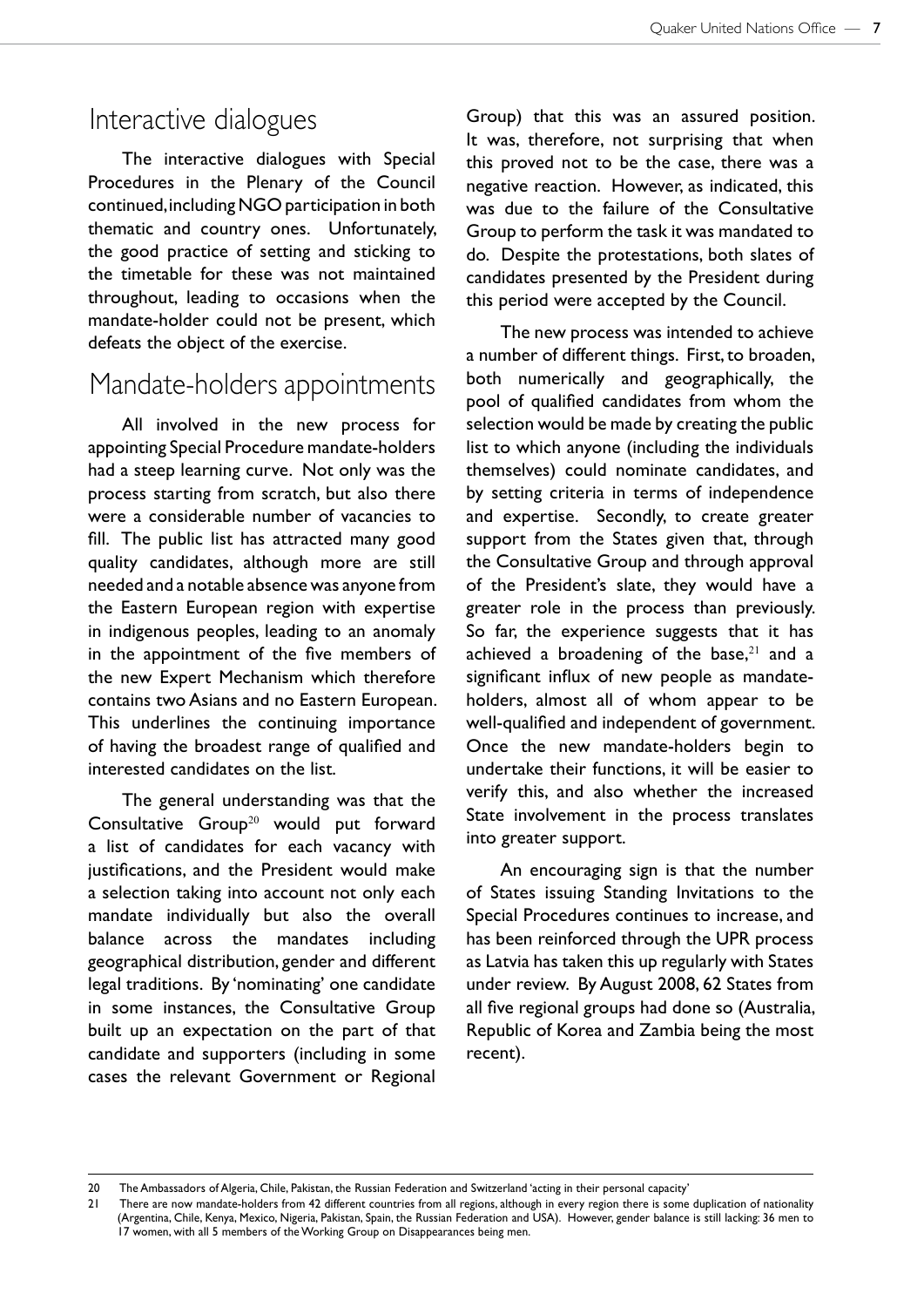# Human Rights Council Advisory Committee

By contrast with the new procedure for filling Special Procedure mandates, the elections to the Advisory Committee were unreconstructed, and it showed. There were clean slates for three regional groups (Africa, Asia and Latin America/Caribbean) and so no

ballot was held for these. Of the 18 members of this new body, 14 are men and 7 were on the Sub-Commission (its predecessor) with a total of 100 years service between them as members or alternates.<sup>22</sup>

# Other bodies

An Expert Mechanism on the Rights of Indigenous Peoples (6/36) was created (replacing the Sub-Commission Working Group on Indigenous Populations) consisting of five independent experts (selected in the same way as Special Procedure mandateholders and on the same three-year, twoterm basis) giving due regard to experts of indigenous origin, to provide thematic expertise to the Council mainly through studies and research-based advice and to report annually. Both the Special Rapporteur and a member of the Permanent Forum on Indigenous Peoples are invited to attend and contribute to the 5-day annual meeting of the Mechanism.

A Forum on Minority Issues (6/15), replacing the Sub-Commission Working Group on Minorities, was established mandated to meet annually for two days, with its work to be guided by the Independent Expert on Minority Issues. It is to provide a platform for

promoting dialogue and cooperation, thematic expertise to the Independent Expert, and to identify and analyse best practices, challenges, opportunities and initiatives in implementation of the Declaration on the Rights of Persons Belonging to National or Ethnic, Religious and Linguistic Minorities. The chair, an expert in minority issues serving in his/her personal capacity, is to be appointed by the Human Rights Council President on the basis of nominations from States, with regional group rotation.

The Social Forum, originally created by the Sub-Commission, is to continue (6/13) as a body of the Council, meeting for 3 days annually, and focussing on the eradication of poverty in the context of human rights, best practices in the fight against poverty, and the social dimension of globalization. The chairperson-rapporteur is to be appointed by the Human Rights Council President from nominations by regional groups.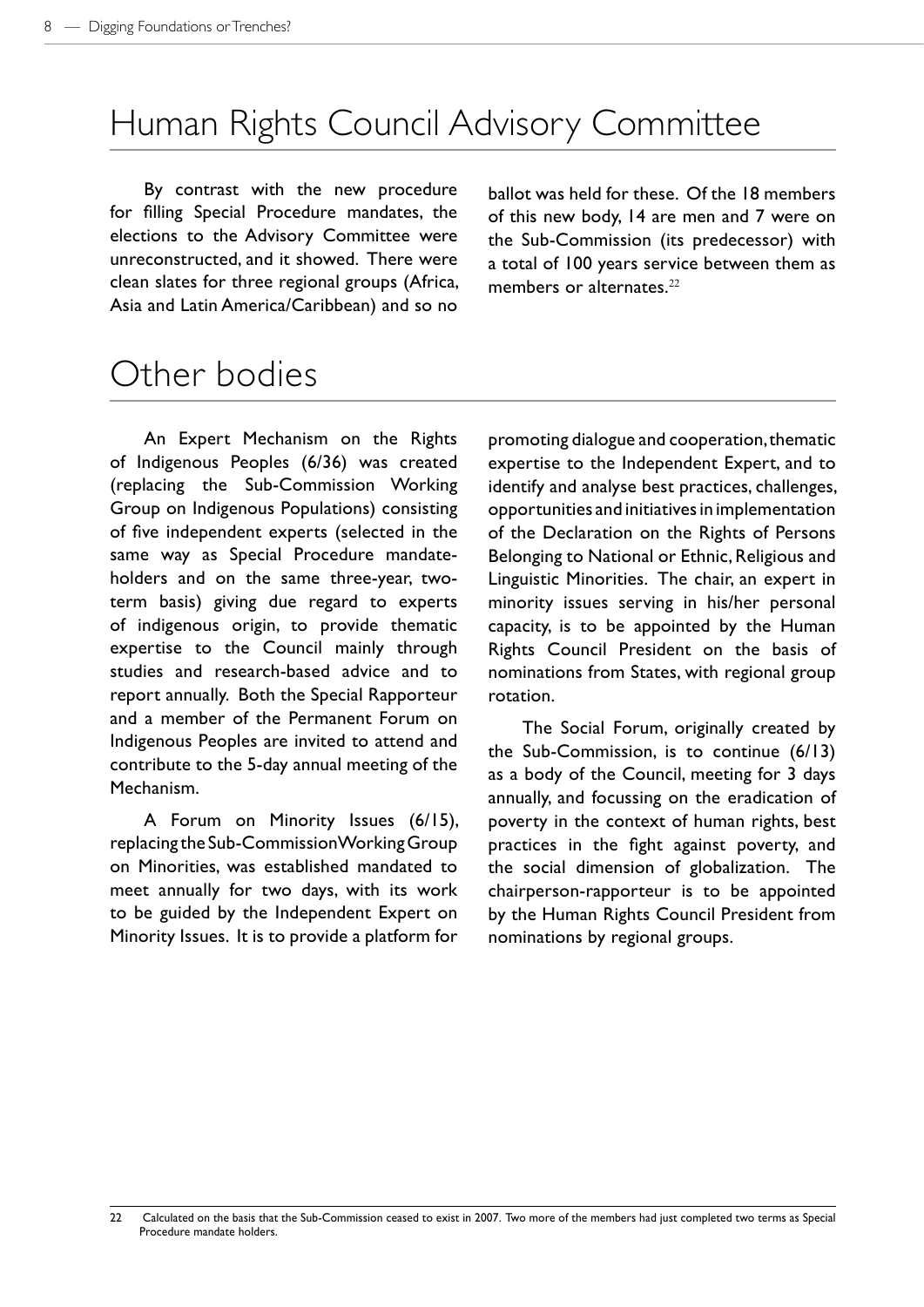### Standard Setting

The draft Optional Protocol establishing a complaints mechanism for the International Covenant on Economic, Social and Cultural Rights was adopted (8/2) but not without difficulty. There had been mixed support in the Working Group negotiating it and the result was presented as a carefully balanced compromise. However, this was challenged by Pakistan (supported by others) because Article 1 of the Covenant, the right to selfdetermination, was not included as one of the provisions subject to the Protocol. In the end, the draft was amended to include it. This was presented as a principled rather than a practical victory: self-determination is covered by the parallel Optional Protocol to the International Covenant on Civil and Political Rights (ICCPR), but attempts to invoke it have not been successful. However, Article 1 of the ICCPR has been used in individual cases

to interpret other articles of the Covenant, such as the rights of public participation and of minorities.<sup>23</sup> Furthermore, the broader scope of this draft Protocol may open up additional possibilities in relation to Article 1. Complaints ('communications') may be made by or on behalf of $24$  individuals or groups of individuals claiming to be victims of violations of any of the economic, social or cultural rights in the Covenant, but the Committee may decline to consider those not revealing a clear disadvantage to the author. There is a provision for friendly settlements. In addition, there is an optional reciprocal inter-state complaints provision and an optional inquiry procedure on the basis of reliable information indicating grave or systematic violations. The draft Protocol will be forwarded to the General Assembly for adoption. It will be interesting to see who actually becomes a party to it.

### Special Sessions

For the first time, a Special Session (the  $7<sup>th</sup>$  one) was held on a thematic issue – the Global Food Crisis. A more 'traditional' Special Session was held on Myanmar (October 2007) in the face of the crackdown on peaceful protests by monks and others, leading to the adoption without a vote of a strong resolution (S-5/1). Despite the stated objections to the resolution by the Government of Myanmar, following this the Special Rapporteur on Myanmar was permitted to visit the country for the first time in several years, though not to undertake a follow-up mission.

One of the complaints against the Human Rights Council has been of too great an emphasis on human rights violations committed by Israel, including through a succession of Special Sessions. However, the resolution on the Right of the Palestinian people to self-determination (7/17) was adopted without a vote, and includes the reaffirmation of 'the inalienable, permanent and unqualified right of the Palestinian people to self-determination, including their right to live in freedom, justice and dignity and to establish a sovereign, independent, democratic and viable contiguous State'. The resolution on Israeli Settlements (7/18; 46-1-0) was opposed only by Canada who nevertheless stated their opposition to the settlements.

<sup>24</sup> With their consent unless acting without such consent can be justified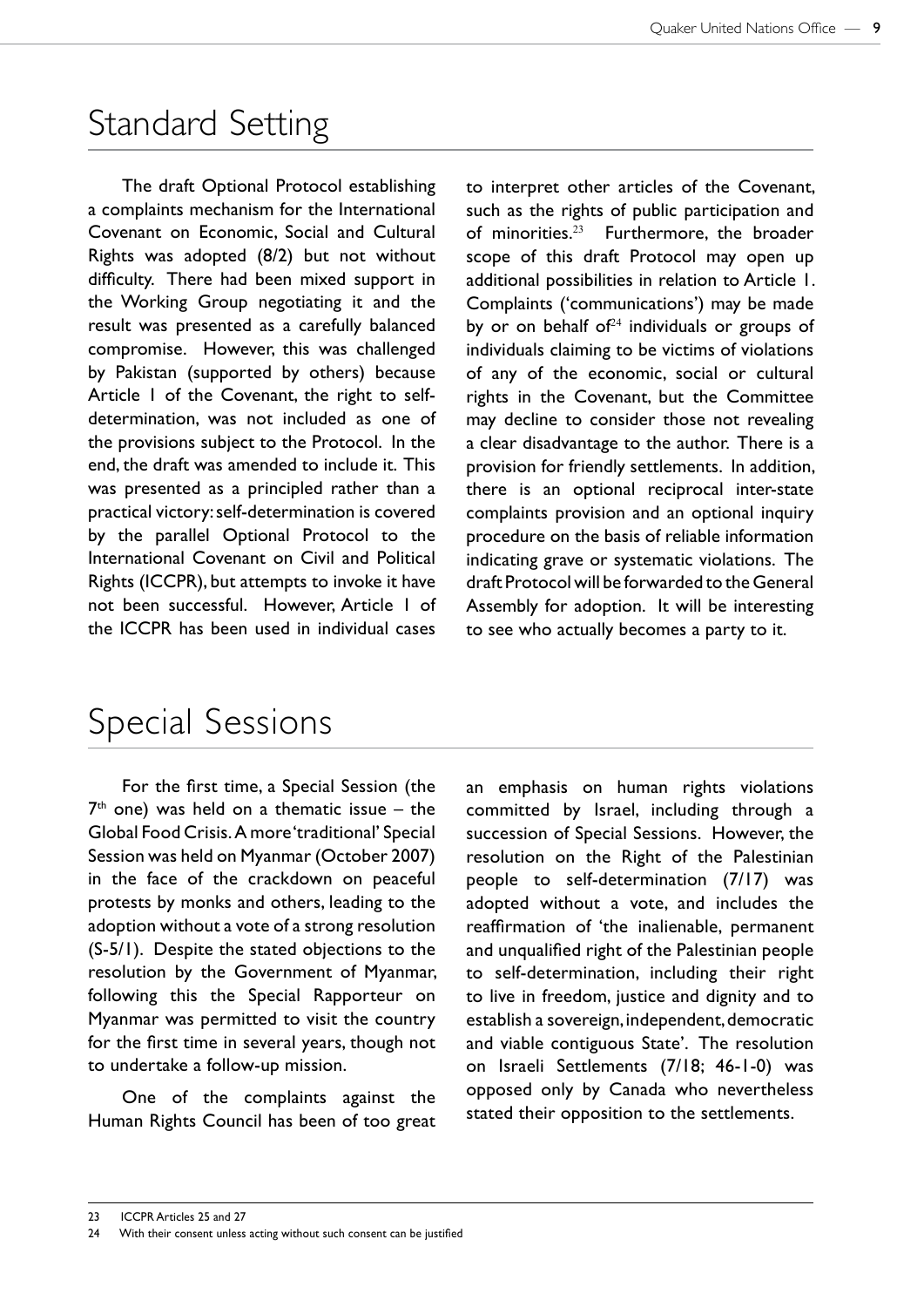### Universal Periodic Review, Peer Review or Public Relations?25

UPR was generally considered to be the main innovation of the Human Rights Council.<sup>26</sup> It was, therefore, crucial to get it into operation without undue delay, and in itself will be a major factor in any assessment of the Human Rights Council, as well as potentially having a significant effect on how other aspects of the Council function. It is to be hoped that it might also have a beneficial effect on the promotion and protection of human rights in each country reviewed.

#### **Universality**

The concept behind UPR was that all countries would have their human rights record reviewed on an equal footing, and although the original terminology of 'peer review' was changed to 'periodic review', the emphasis has been on the review being conducted by States (rather than independent experts). But the goal of equality requires not only a level playing field but also that the players participate in an equal fashion. Having the review conducted by States has intrinsic problems. Some are not used to commenting on others' human rights performance and may find it difficult to do so. Others have particular interests to pursue or to avoid, for example, DPRK made plenary statements on only two countries, Japan and the Republic of Korea (to both of whom it had also made recommendations in the Working Group). In commenting during the Plenary (the only time NGOs are permitted to make oral statements on UPR), Amnesty International expressed surprise that given the prominence of counter-terrorism issues in the UK in

the UPR Working Group, so little attention had been given in the recommendations to the question of the reliance on 'diplomatic assurances' to facilitate return of individuals to countries where they faced a grave risk of human rights violations.<sup>27</sup> However, this is hardly an issue likely to be raised by the countries from whom the UK was seeking diplomatic assurances.

An anomaly that has arisen is that two entities are raising questions and making comments and recommendations in the UPR Working Group as though they are States, but are not themselves subject to review: the Holy See<sup>28</sup> and Palestine. Irrespective of the substance of their participation, this calls into question the 'universal' and 'peer' nature of the process. Either they should be treated as 'other stakeholders' and not be able to take the floor in the Working Group, or they should be treated as States and also subject to the UPR. After all, the Holy See reports to the Treaty Bodies on those human rights treaties to which it is a party.

#### Troikas<sup>29</sup>

The process for selecting which States would be reviewed when, and selecting the 'Troika' for each one was the closest the Council has yet come to playing bingo since both parts of the process were done by the drawing of 'tiles'. It required more than one attempt by the secretariat to find a reasonably workable procedure (the mathematics were complex even without the politics). In the end, despite the complicated arrangements for the

<sup>25</sup> This section has particularly benefited from the insights of Allehone Mulugeta Abebe

<sup>26</sup> For background on UPR see *Neither Mountain nor Molehill*, pp5-7

<sup>27</sup> Amnesty International, Oral statement on the outcome on the UK under the UPR, 10 June 2008

<sup>28</sup> Recommendations have included protection of children in the womb, freedom of religion and belief and abolition of the death penalty

<sup>29</sup> Three 'Rapporteurs' from different regional groups to facilitate the review including the preparation of the report of the Working Group. These 'Rapporteurs' are not part of the Special Procedures.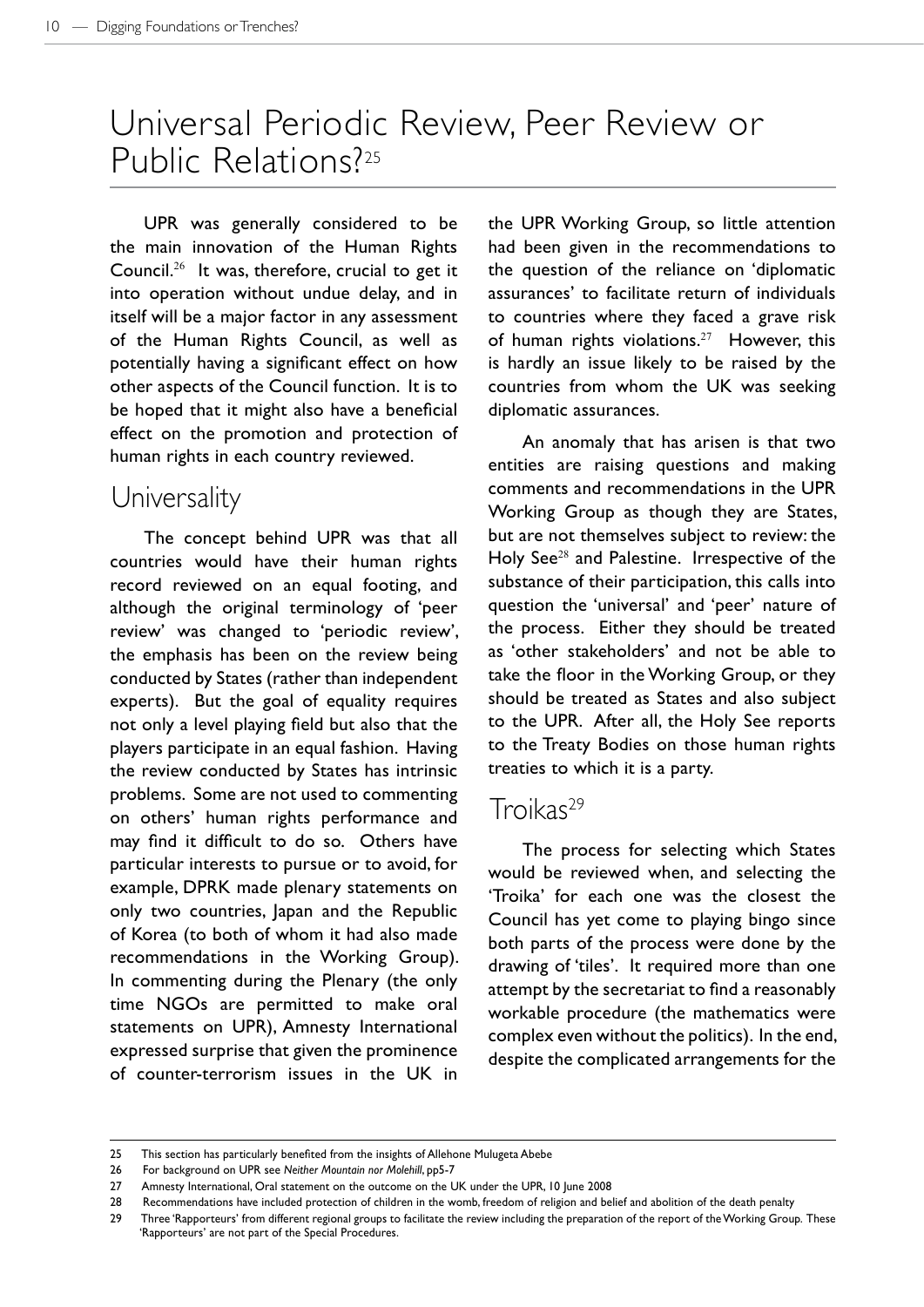State to be reviewed and the Troika members to decline and the possibility of requesting (but not refusing) that one Troika member be from the same region as the 'review' State, the only rejection came from Pakistan who was drawn as a Troika member for India (India did not reject Pakistan). $30$  This may reflect the fact that the negotiations had led to the Troika having a minimalist and mostly technical (not substantive) role. Nevertheless, all but one (Ghana) of the African States requested a member of their own group be included in the Troika, but only a third of Asian states and one Latin American (Ecuador) did so, while the Western European and Other Group stated explicitly that they would not do so, nor would they reject any Troika member drawn or decline any assignment as a Troika member.<sup>31</sup> Following this publicly stated position, to general amusement the UK (the spokesperson for the Group) drew Egypt, the Russia Federation and Bangladesh for its Troika.

#### Prevarication

An interesting feature of the slow progress towards the first round of the UPR was the apparently extraordinary fear of what might be revealed by those who had earlier been amongst the strongest proponents of a process whose stated intention was to do away with politicisation and double standards because everyone would be reviewed and on an equal basis. Was there a dawning realisation that if everyone's human rights record was going to be reviewed this also meant that noone was immune from scrutiny? This seems to explain the (unsuccessful) demands that the proceedings should not be webcast, the efforts to marginalise NGOs and NGO material, to minimalise the role of the Troika and to insist that the process should be based on a State report. It is ironic that while reporting

to the human rights Treaty Bodies has been criticised by States as being too burdensome, when faced with the possibility of not having to report but using the information already in the system (from the Treaty Bodies and Special Procedures, in addition, of course, to the likely input of NGOs), Algeria (on behalf of the African Group) demanded that there must be a State 'report', not merely 'information' provided by the State. Nevertheless, the three documents which are produced – one by the State under review, and two by the OHCHR (compilation of UN information, and compilation of information from other 'stakeholders' including NGOs, NHRIs, and regional human rights bodies) - do not have a hierarchy, thus distinguishing them from the State report and NGO shadow reports to Treaty Bodies.

The consideration of the UPR Working Group reports in the Plenary was also dogged by attempts to limit the scope of NGO oral statements (the only time in the whole process that NGOs get to speak), with some being repeatedly interrupted. At the end of Year 2, problems were still being created about the UPR, in particular there appeared to be further efforts to hide the already limited participation of NGOs in the process by not having summaries of their comments in the Plenary, as well as those of States and other stakeholders, included in the Council's sessional report.<sup>32</sup>

#### Review

Most States being considered under the UPR sent high level delegations from capital, the exception being South Africa. Most also drew on their experience of Treaty Body reporting in ensuring that the delegation had members knowledgeable about and able to respond to many of the issues raised, and

<sup>31</sup> UPR 1: 4 African States out of 4; 1 Asian State out of 4; 1 GRULAC State out of 3; none from the other 2 groups. UPR2: 4 African States out of 5, 2 Asian States out of 5; none from the other 3 groups.

<sup>32</sup> Originally the secretariat had included these summaries in an Annex to the Report; attempts were made to eliminate the substance of these and only list the speakers; after negotiations, it was agreed that summaries should be included in the Report itself.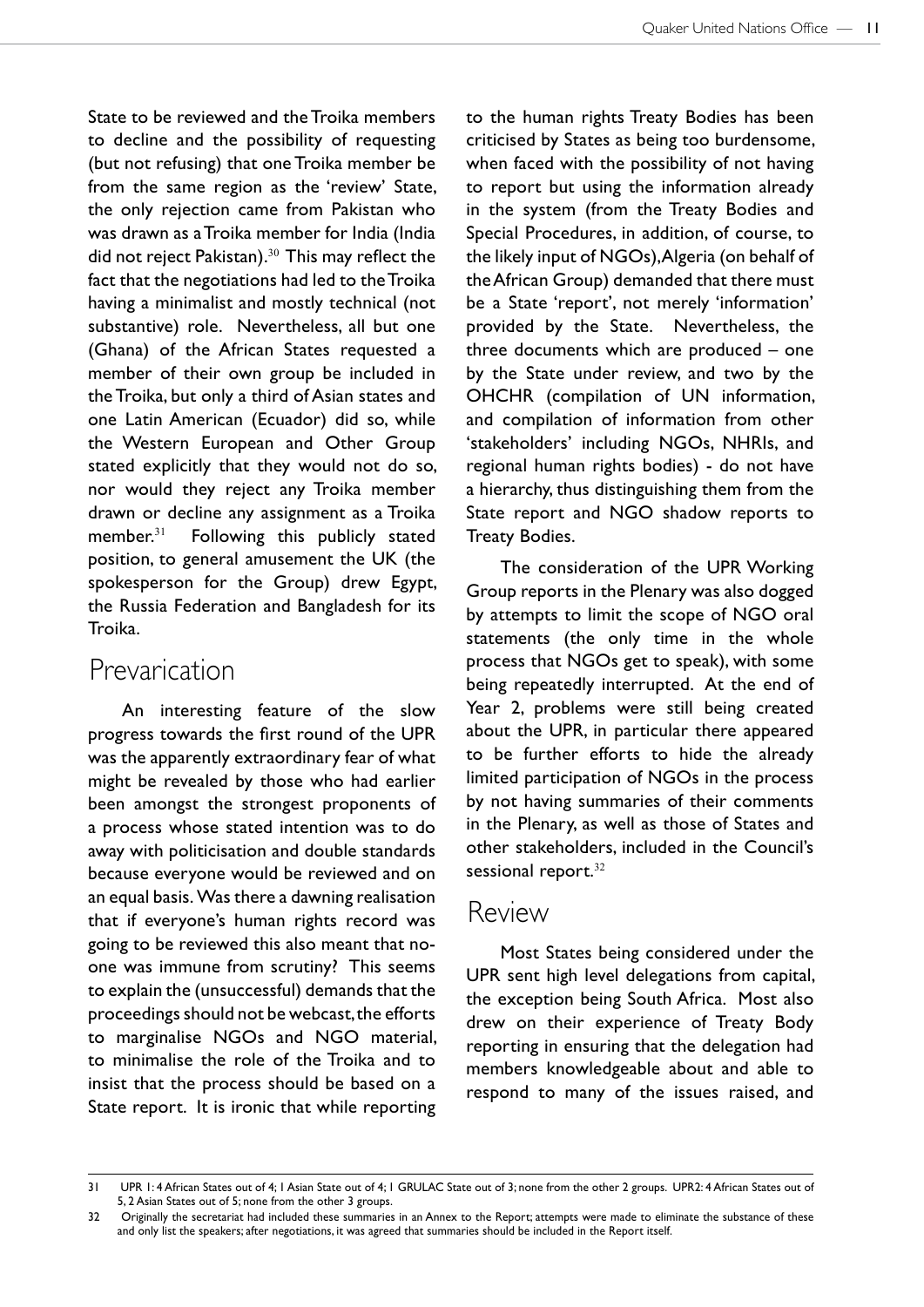followed the sensible practice of responding after a number of questions or comments had been made, rather than waiting until everyone had finished before responding.

The approaches varied with many being open to critical as well as to supportive and appreciative comments, and acknowledging some at least of their problems and challenges. For example, several European States were open about racist and xenophobic attitudes in their countries. This openness was, of course, assisted by the fact that amongst the background documents submitted to the OHCHR were reports from the various Council of Europe human rights bodies meaning that more authoritative and critical reports were available in relation to these States than for most others. $33$  By contrast, some States made considerable efforts to line up 'friendly' governments and NGOs to make statements – a process which seeks to exclude possibly critical voices in itself suggests that there must be something to hide.

One of the significant lessons learned from reporting to the Human Rights Treaty Bodies has been the importance of holding broad national consultations in advance of the preparation of the report, not only with civil society and other 'stakeholders' but between different government ministries, and in the case of federal states between the different levels of government. This was carried over into the UPR, although the short time between the selection and the appearance of States for the first session of the UPR Working Group meant that even with the best will consultations could not be as broad and allencompassing as they should have been.

#### Recommendations

Before the end of the Council's second year, 32 States were considered under the UPR despite the delays. Once started, other problems arose: demands that neither the UPR Working Group (the whole Human Rights Council sitting as a Working Group) nor the Council itself adopt any recommendations for the State under review merely adopting the report of the Working Group with the recommendations being identified as coming from the specific State(s) who had made them. In addition, only recommendations accepted by the State would be listed as 'Recommendations' at the end of the Working Group Report, those not accepted would be noted by referring to the paragraph in the body of the Report, thus making it harder to identify them. The height of absurdity was reached by Egypt objecting to the inclusion of a recommendation (on non-discrimination on the grounds of sexual orientation, not surprisingly) which the State concerned (Ecuador) had accepted – at this point, the balance of opinion in the Council was clear that one State could not veto another State's right to accept a recommendation in relation to its own human rights situation.

The original expectation had been that most questions would be submitted in writing in advance through the Troika. However, with the single exception of the Russia Federation in relation to the Ukraine, only a small number of exclusively Western States used this process at all. Most States preferred to ask their questions orally, which meant that they were heard by the public in the room and via the webcast. In addition, since the written questions are not made readily available, it is often not clear (unless the State under review says so) whether they are responding to written questions or simply ignoring all or some of them. Encouraging the greater use of written questions (for example by distributing and/or displaying them in the room so that it is clear whether or not the State under review has responded to them) would leave more time for supplementary questions and/

<sup>33</sup> There could be real benefits if the African and Inter-American regional human rights mechanisms were also to submit information for the UPR, for example the various regional Special Rapporteurs relating to prisoners, human rights defenders, and so on.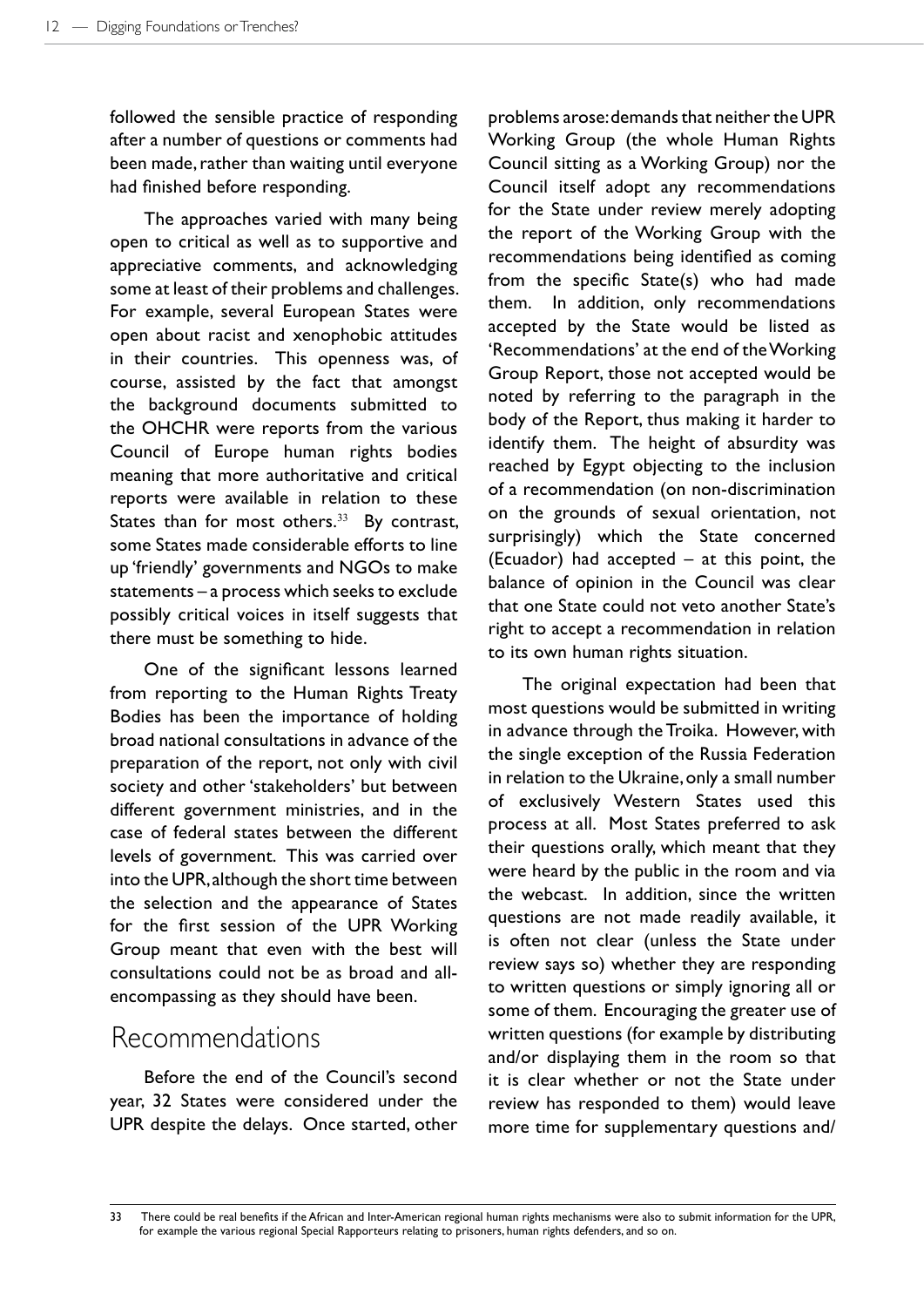or for making recommendations. At present the stringent time limits (2 or 3 minutes) mean that any oral questions or recommendations have to be few in number and without much nuance. As the process continued it became clear that some States were routinely taking up the same issues (eg ratification of the new Convention on the Rights of Persons with Disabilities, creation of independent NHRIs, issuing Standing Invitations to Special Procedures, discrimination against women, abolition of the death penalty). These are all good points and this approach has the merit that it can be adopted in relation to (almost) all countries, but means that the more specific issues may be overlooked.

As was to be anticipated with a new process, some aspects evolved even during the course of the first two Working Group sessions. Starting with the UK, a number of States, rather than responding at the time about which recommendations they would accept and which not, reserved their position on all recommendations, and responded in writing prior to the adoption of the report in the plenary. Another rapid evolution occurred because the Working Group reports in fact listed as recommendations only those in which the State specifically used that word. For example, this meant that the UK's proposal to Finland (UPR1) that it reduce the length of its alternative service to the average length of the military service was not reflected in the Working Group report as a recommendation. In the plenary, therefore, FWCC (Quakers) and Amnesty International proposed to Finland that it should, in fact, treat this as a recommendation and implement it. $34$ By contrast, on the same issue, in the case of the Republic of Korea (UPR2), the UPR clearly reinforced a Concluding Observation and individual cases of the Human Rights Committee by recommending the State 'to

recognize the right of conscientious objection [to military service] by law, to decriminalize refusal of active military service and to remove any current prohibition from employment in Government or public organizations, in line with the recommendation of the Human Rights Committee' (Slovenia), while the UK recommended 'that active steps be taken to introduce alternatives to military service for conscientious objectors'.<sup>35</sup>

Specificity was not the only problem arising in relation to recommendations. Sri Lanka recommended that the UK abolish the monarchy $36$  (a recommendation it did not make to any of the other monarchies being reviewed), and Egypt that the Netherlands consider reintroducing the death penalty. Both of these recommendations were rejected. The UK also rejected recommendations about the current length of pre-charge detention and proposals to extend it further despite the Algerian Ambassador citing Sir Nigel Rodley's comments on this issue when Algeria last reported to the Human Rights Committee.<sup>37</sup> An interesting situation arose in relation to the recommendation that Ghana abolish the death penalty since, as the delegation pointed out, it is an entrenched provision of the Constitution they inherited from the military government. If their expressed willingness to consider doing this in the future bears fruit, it will be an example of the value and potential of UPR. Likewise, a notable acceptance was Japan's agreement to take measures to eliminate discrimination based on sexual orientation and gender identity.

In fact, most recommendations were accepted by most States, although as already noted the desire of some States to hide the unaccepted recommendations by not having them listed as such in the report of the Working Group, but simply referring to

<sup>34</sup> Joint statement by Friends World Committee for Consultation (Quakers) and Amnesty International, Universal Period Review: Finland, 9 June 2008

<sup>35</sup> A/HRC/WG.6/2/1.6 of 9 May 2008, para. 64

<sup>36 &#</sup>x27;To consider holding a referendum on the desirability or otherwise of a written constitution, preferably republican …'

<sup>37</sup> Statement of Idriss Jazairy, Ambassador, Permanent Representative of Algeria, UPR Adoption of UK Report, 10 June 2008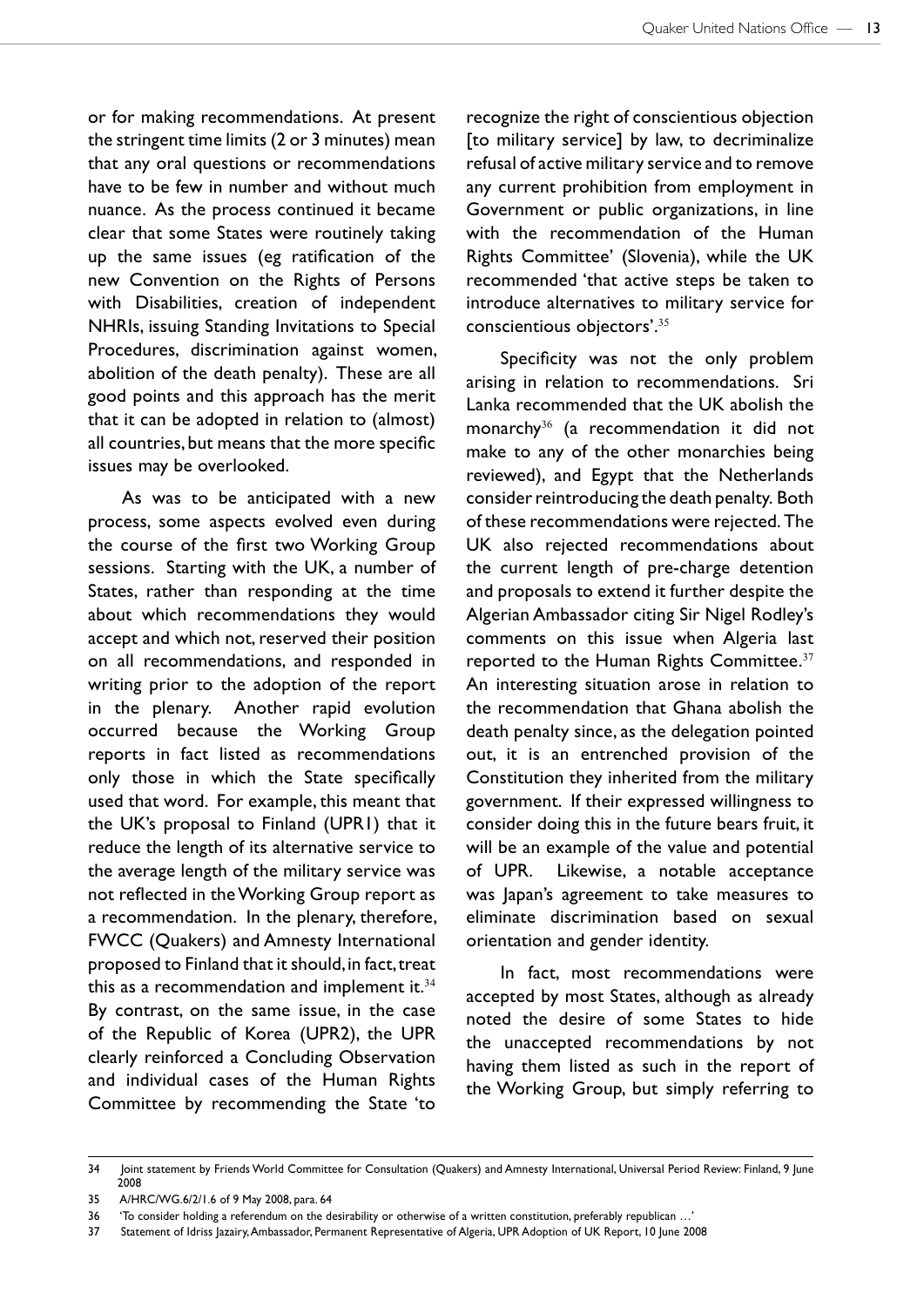recommendations appearing in paragraphs in the Report as not being accepted, suggests attempts to mask issues of concern. In addition, some of the responses to recommendations at the time of the plenary discussion were vague, inadequate or misleading. It will be important to monitor to what extent governments actually implement the recommendations that they accepted, as well as any voluntary commitments they made (for example Brazil committed to produce an annual report on the human rights situation in Brazil for domestic monitoring purposes). At the same time, some recommendations are easier to

check than others, for example ratifying a treaty, inviting a specific Special Procedure to visit, issuing a Standing Invitation, and adopting or repealing a specific law. Those requiring qualitative changes in programmes, policies and attitudes are inevitably much harder to evaluate. Furthermore, as Connectas Direitos Humanos (a Brazilian NGO) pointed out in relation to Brazil, the issue is not only how the Government is going to implement the 15 UPR recommendations but also the almost 300 recommendations made by Treaty Bodies and Special Procedures.<sup>38</sup>

### Other substantive issues

Considerable debate took place about whether the first resolution on the *Rights of the Child* which the Council would adopt should break with the Commission tradition of an 'omnibus resolution' and instead focus on only one or two specific issues. The compromise result (7/29) was in favour of an initial broad, baseline resolution with a specific provision that future resolutions would be focussed but with an omnibus one every fourth year. There is also provision for an annual full day discussion on a child rights issue in the Council plenary. An innovation in this resolution was a new section (OP31) on 'Children of persons alleged to have or recognized as having infringed the penal law', which calls on all States to give attention to the impact of parental detention and imprisonment on children, and, in particular, to give priority to non-custodial measures when sentencing or deciding on pre-trial measures for a child's sole or primary carer; and to identify and promote good practices in relation to the needs and physical, emotional, social and psychological

development of babies and children affected by parental detention and imprisonment.<sup>39</sup> In addition, the resolution has a paragraph about the draft UN Guidelines<sup>40</sup> for the Appropriate Use and Conditions of Alternative Care for Children. This was followed up at the HRC8 with a panel discussion on the draft Guidelines, which it is hoped will be forwarded to the General Assembly for adoption, possibly at HRC9.

The first substantive resolution on *protection of human rights and fundamental freedoms while countering terrorism* (7/7) included many issues covered in the Special Rapporteur's reports to the Council and the General Assembly. In particular it focussed on non-discrimination, non-use of profiling based on stereotypes, prohibition of torture, cruel, inhuman or degrading treatment or punishment, *non-refoulement*, and non-return to a situation where there is a danger of torture or where life or freedom are threatened, as well as ensuring that border controls and

<sup>38</sup> Connectas Direitos Humanos, Oral Statement on outcome of UPR: Brazil, 10 June 2008

<sup>39</sup> For background on this issue see the joint written statement by FWCC (Quakers) and International Catholic Child Bureau (A/HRC/7/NGO/31 of 22 February 2008)

<sup>40</sup> The Guidelines were initiated by the Committee on the Rights of the Child but the Commission on Human Rights declined to establish a Working Group to produce them, so they have been prepared through a more informal process involving government experts, UNICEF, NGOs and the Committee.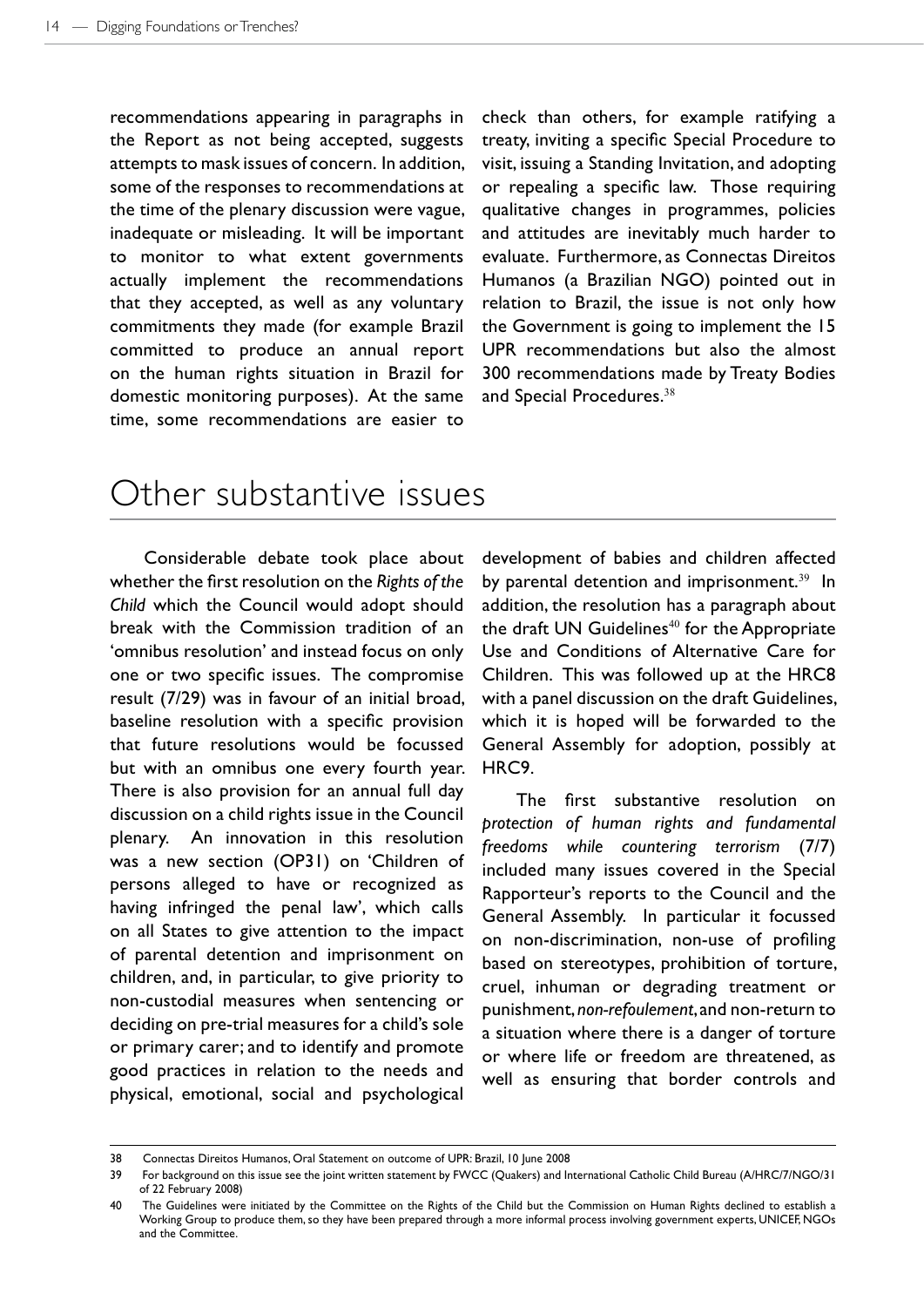pre-entry requirements respect international refugee and human rights obligations towards persons seeking international protection. The resolution also addressed the requirement to respect due process guarantees in counterterrorism measures, including in relation to persons deprived of their liberty (regardless of the place of arrest or detention), and the need for human rights guarantees when listing individuals or entities under national counterterrorism procedures.

The Russian Federation presented a further resolution (to their previous ones from the Commission on Human Rights) on *Human rights and arbitrary deprivation of nationality* (7/10) which addresses the need for an effective remedy and issues of statelessness as well as arbitrary deprivation of nationality *per se*.

A new topic, *Human Rights and Climate Change*, was raised by the Maldives. The resolution (7/23) requests the OHCHR to prepare a detailed analytical study on the relationship between climate change and human rights.

### Panels and annual thematic debates

The holding of panels and annual debates on particular topics has proliferated apace. While some of these were interesting and may contribute to greater understanding of the issues, and even have an effect on ongoing work of the Council, others were fairly boring or did more to illustrate than to illuminate the problems. During this year, the topics included gender integration, voluntary human rights goals, inter-cultural dialogue, violence

against women, maternal mortality, rights of persons with disabilities, and the draft UN Guidelines on alternative care for children. In future there are, as mentioned above, to be an annual full day meeting to discuss a specific child rights theme in addition to the one on gender, and a panel discussion at the 9<sup>th</sup> session on the realization of the right to food, and on missing persons. $41$ 

### National Human Rights Institutions

Not only NGOs but also governments and National Human Rights Institutions (NHRIs) have discovered that the extensive commitment required to attend and participate in the multiplicity of Council meetings has required adaptations. Perhaps the most successful to date have been the NHRIs, who have established in Geneva a permanent representation of their International Coordinating Committee. This enables them to participate actively and in an

informed way in all relevant aspects of the Council's work; including under the UPR, for example by challenging Governments' assurances about the status of their NHRIs and, at least in the case of the National Human Rights Commission of Korea, making their own statement $42$  on the recommendations. NHRI engagement in the process is important as they provide an obvious and appropriate mechanism to monitor and support follow-up in country.

<sup>41</sup> The latter with a view to tasking the Advisory Committee with preparing a study of best practices (7/28)

<sup>42</sup> National Human Rights Commission of Korea: Statement Regarding the Consideration of the UPR-report on the Republic of Korea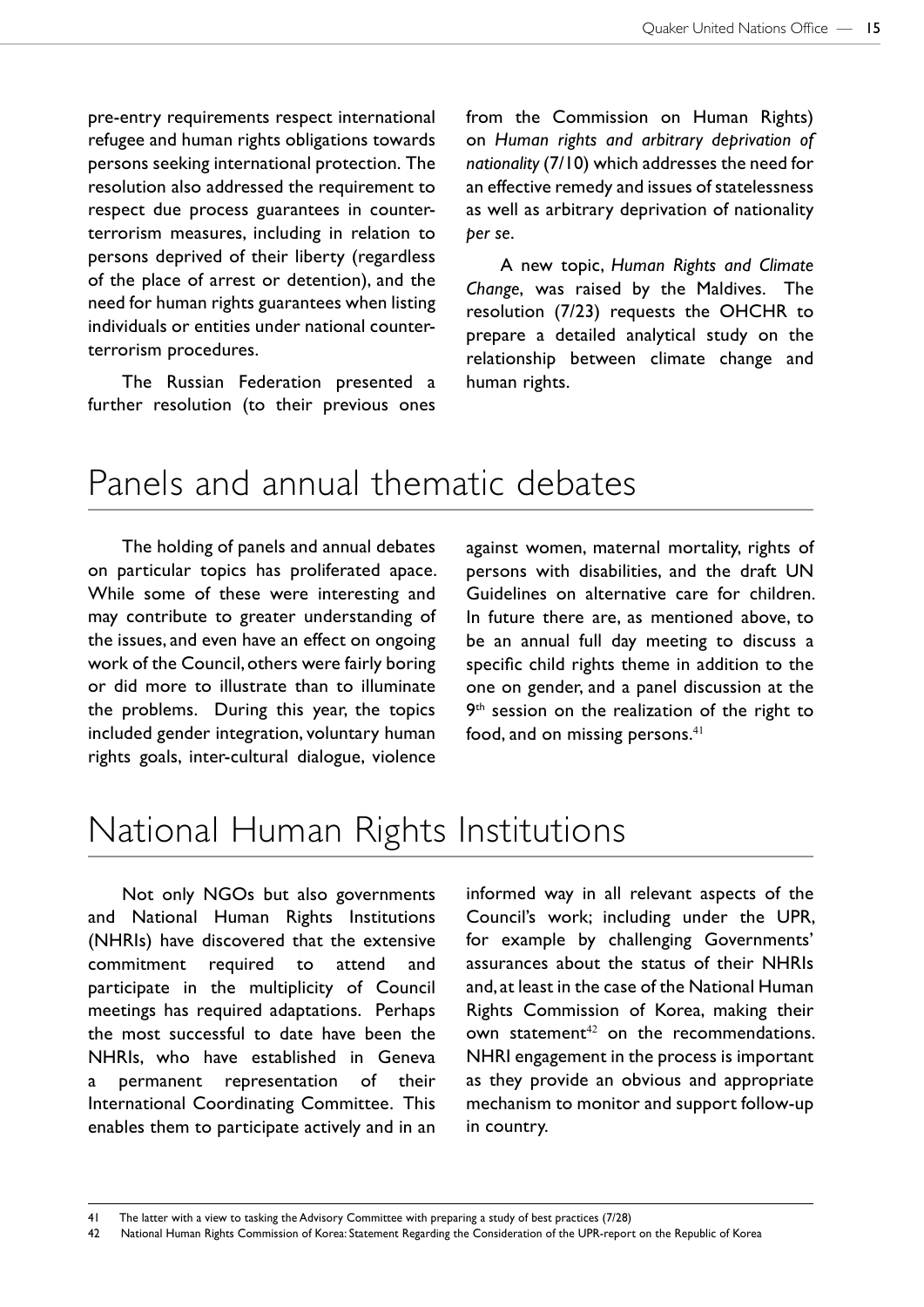### Future

Year 3 of the Council will be interesting as it will include the first meetings of the Advisory Council, of the Indigenous Expert Mechanism and of the Minorities Forum. In addition, there will be a new (African) High Commissioner for Human Rights, Navanethem Pillay of South Africa, as well as an African President of the Council. Ambassador Martin Ihoeghian Uhomoibhi of Nigeria was elected to this position, and, in his inaugural statement referred to QUNO's analysis of the Council's first year.<sup>43</sup> Each of these new office-holders will be interesting to observe in their own right as well as the relationship between them, and between each of them and the Council, in particular the African Group. How will this affect the ongoing debate about the relationship between the Council and OHCHR? With many new mandate-holders appointed through the new process, the Special Procedures and their inter-action with the Council will also be worth observing. And, of

course, further rounds of UPR may show what has been learned from the first experiences and how this aspect of the Council's work will develop. As always many external factors will also influence both the substance and the politics of the Council, for example how will the announcement by the USA that it would only engage with the Council on 'matters of deep national interest<sup>'44</sup> affect things, and will this change with a new US President? Finally, 10 December 2008 marks the 60<sup>th</sup> anniversary of the Universal Declaration of Human Rights: will this deliver not only fine speeches but a renewed commitment to the fundamental acceptance that *all* individuals are human beings and thus entitled to human rights. It could, for example, be the occasion to launch a common endeavour to promote and protect the human rights of the most vulnerable, excluded and despised – those in prison, detention or otherwise deprived of their liberty.

<sup>43</sup> Rachel Brett: *Neither Mountain nor Molehill* (QUNO, Geneva, 2007)

<sup>44</sup> Statement of 6 June 2008. The USA has not stood for election to the Human Rights Council with some suggesting that it feared that it might not get elected.